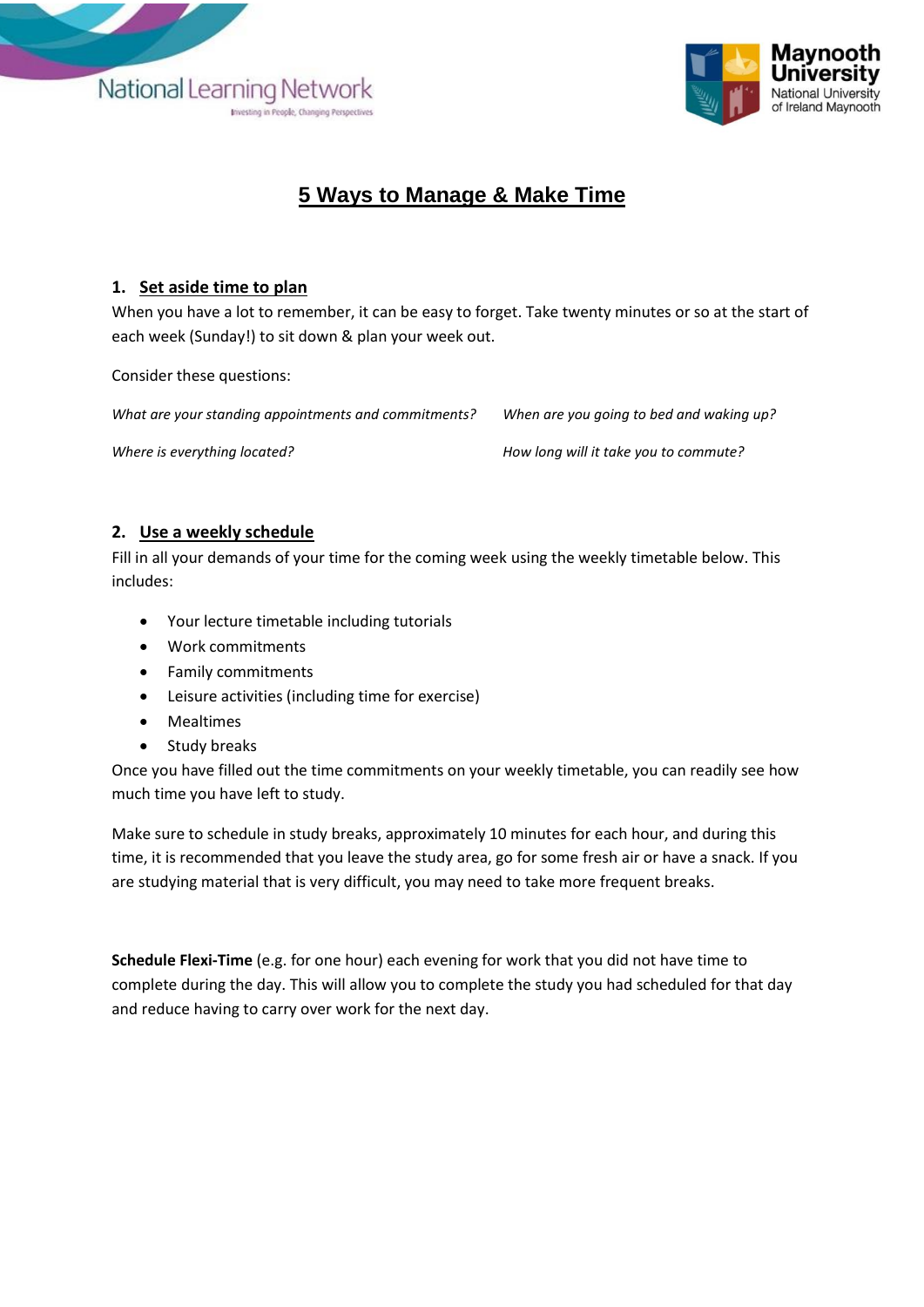# **Weekly Timetable Example**

|       | <b>Monday</b>       | <b>Tuesday</b>   | Wednesday       | <b>Thursday</b> | <b>Friday</b>   | <b>Saturday</b> | <b>Sunday</b> |
|-------|---------------------|------------------|-----------------|-----------------|-----------------|-----------------|---------------|
| 9.00  | Spanish             |                  | <b>Business</b> |                 |                 | Work            | <b>Work</b>   |
| 10.00 | <b>Business</b>     | Calculus         |                 |                 |                 | <b>Work</b>     | <b>Work</b>   |
| 11.00 | <b>Break</b>        | Spanish tutorial | Study           | Spanish         | <b>Business</b> | <b>Work</b>     | <b>Work</b>   |
| 12.00 | Accountancy         | Lunch            | Spanish         | Calculus        | <b>Business</b> | <b>Work</b>     | <b>Work</b>   |
| 13.00 | Accountancy         | Calculus         | Lunch           | Lunch           |                 | Work            | <b>Work</b>   |
| 14.00 | Lunch               | <b>Business</b>  |                 | Study           |                 | <b>Work</b>     |               |
| 15.00 | Calculus            |                  | Accountancy     | Study           |                 | <b>Work</b>     |               |
| 16.00 |                     | Study            |                 |                 |                 | <b>Work</b>     |               |
| 17.00 | <b>Dinner</b>       | <b>Dinner</b>    | <b>Dinner</b>   | <b>Dinner</b>   | <b>Dinner</b>   | <b>Dinner</b>   | <b>Dinner</b> |
| 18.00 | Maths<br>assignment |                  |                 |                 |                 |                 |               |
| 19.00 | Flexi-time          | Flexi-time       | Flexi-time      | Flexi-time      | Flexi-time      |                 | Study         |
| 20.00 |                     | Gym              | Gym             | Study           | Gym             |                 | Gym           |
| 21.00 |                     |                  |                 |                 |                 |                 |               |
| 22.00 |                     |                  |                 |                 |                 |                 |               |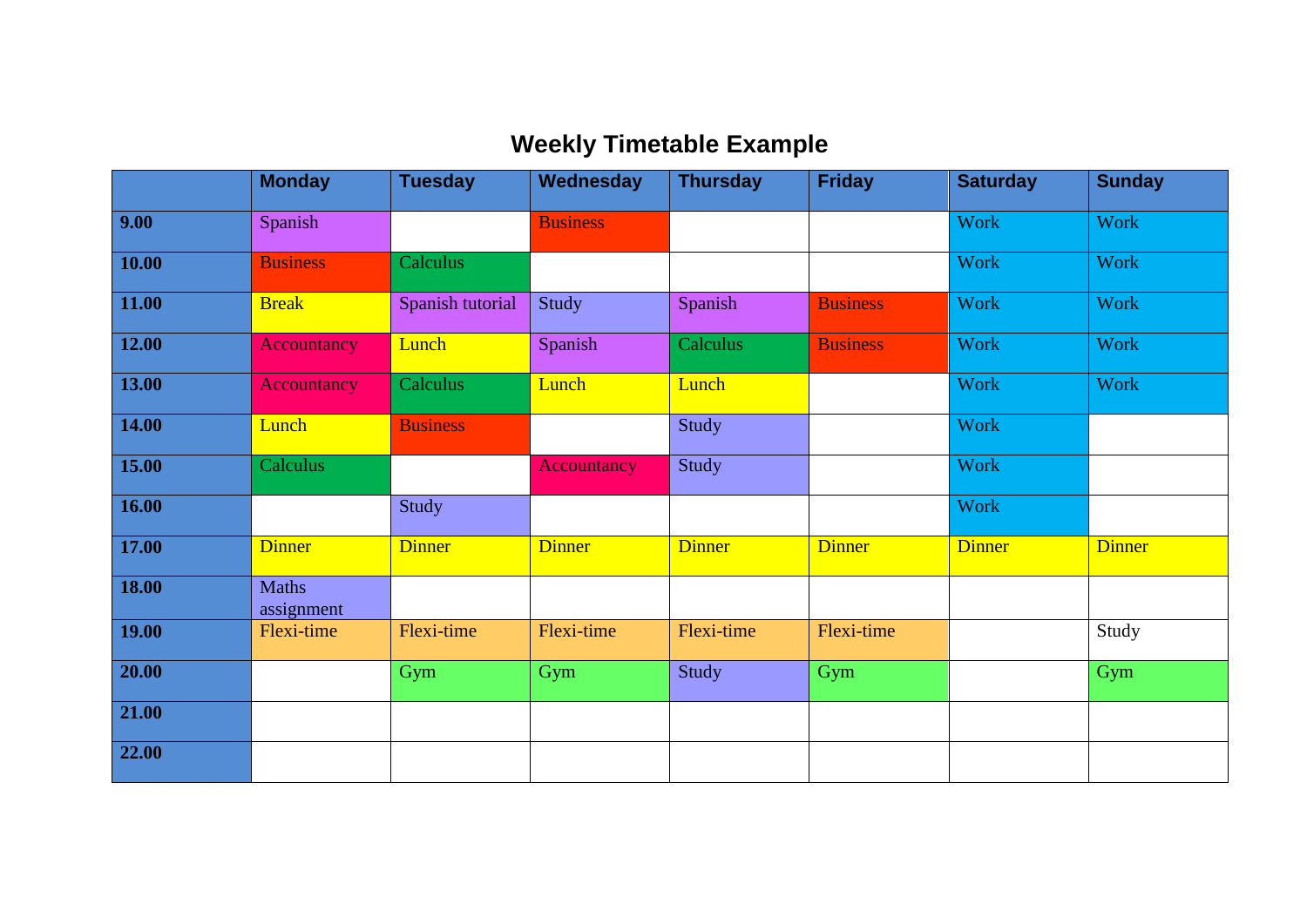## **My Weekly Timetable**

|                 | <b>Monday</b> | <b>Tuesday</b> | Wednesday | <b>Thursday</b> | <b>Friday</b> | <b>Saturday</b> | <b>Sunday</b> |
|-----------------|---------------|----------------|-----------|-----------------|---------------|-----------------|---------------|
| 9.00            |               |                |           |                 |               |                 |               |
| 10.00           |               |                |           |                 |               |                 |               |
| 11.00           |               |                |           |                 |               |                 |               |
| 12.00           |               |                |           |                 |               |                 |               |
| 13.00           |               |                |           |                 |               |                 |               |
| $\boxed{14.00}$ |               |                |           |                 |               |                 |               |
| 15.00           |               |                |           |                 |               |                 |               |
| $\boxed{16.00}$ |               |                |           |                 |               |                 |               |
| <b>17.00</b>    |               |                |           |                 |               |                 |               |
| <b>18.00</b>    |               |                |           |                 |               |                 |               |
| 19.00           |               |                |           |                 |               |                 |               |
| 20.00           |               |                |           |                 |               |                 |               |
| 21.00           |               |                |           |                 |               |                 |               |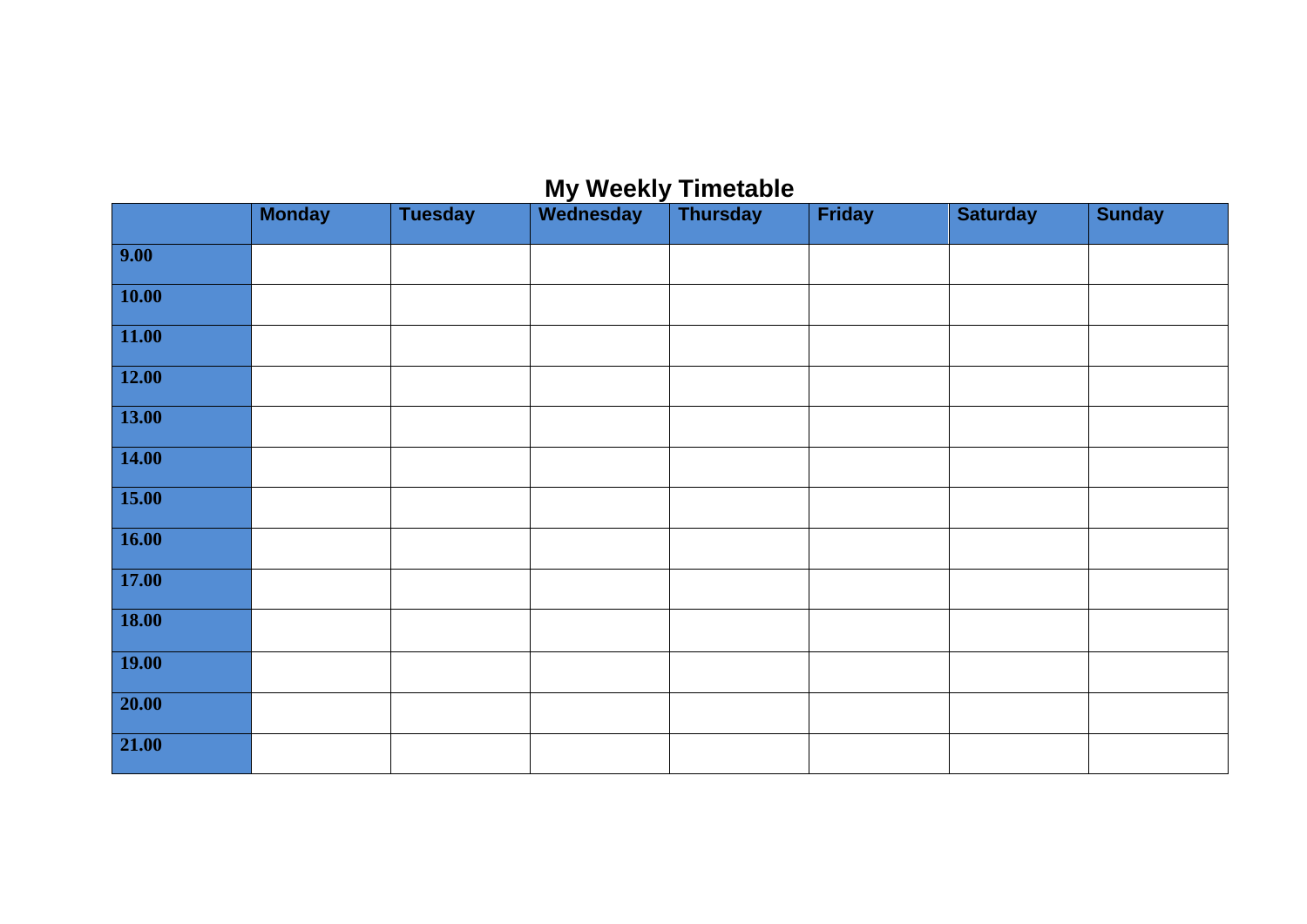| $\mathbf{a}$<br>FUU. |  |  |  |
|----------------------|--|--|--|
|                      |  |  |  |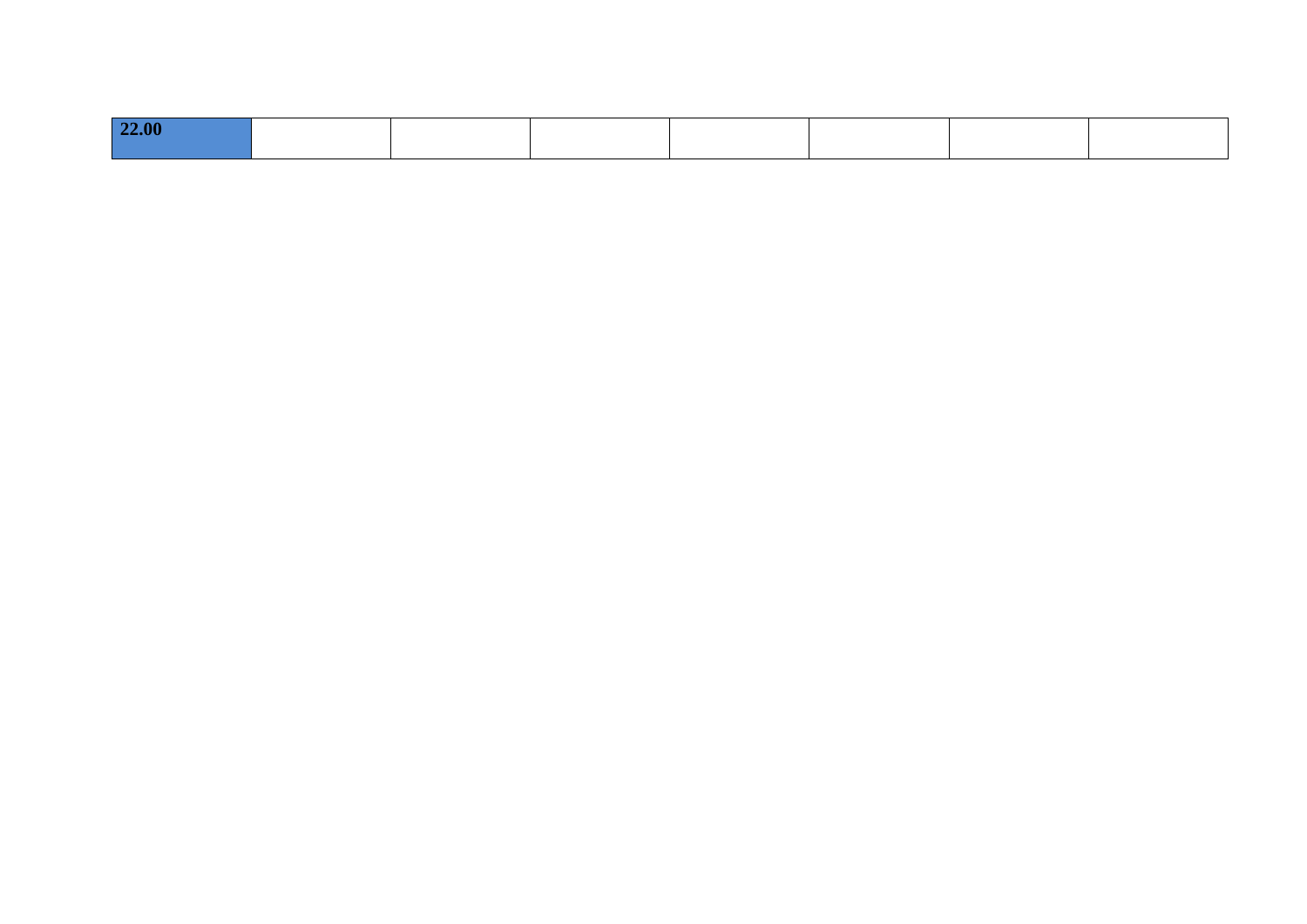

#### **3. Track things you have to**

- Use 'To do' lists and tick off items when they're completed.
- Write it down tasks as you think of them
- Use 'Post-it' notes and attach them to prominent places in order to prompt an action or job that needs to be completed that day. This could be placed on a corkboard in a central place or in your bedroom
- **Prioritize: -** First things first
	- **-** Rank activities in order of importance and degree of urgency. Decide what needs to be done and what can wait.
	- **-** Do not neglect the important things and focus on the minor pieces
- Make an assignment tracker (below) to see what continuous assessment you have due.

| <b>Module</b>          | <b>Continuous</b><br><b>Assessment</b> | Due date                   | Completed | Exam                 |
|------------------------|----------------------------------------|----------------------------|-----------|----------------------|
| Intro to psych         |                                        | Fri 27 <sup>th</sup> March |           | 20 <sup>th</sup> May |
| <b>Social care</b>     |                                        | Mon 23rd March             |           | 17 <sup>th</sup> May |
| <b>Early Education</b> |                                        | Fri 27 <sup>th</sup> March |           | None                 |
| <b>Policy Making</b>   |                                        | Wed 25 <sup>th</sup> March |           | 25 <sup>th</sup> May |

#### **Assignment Planner Example**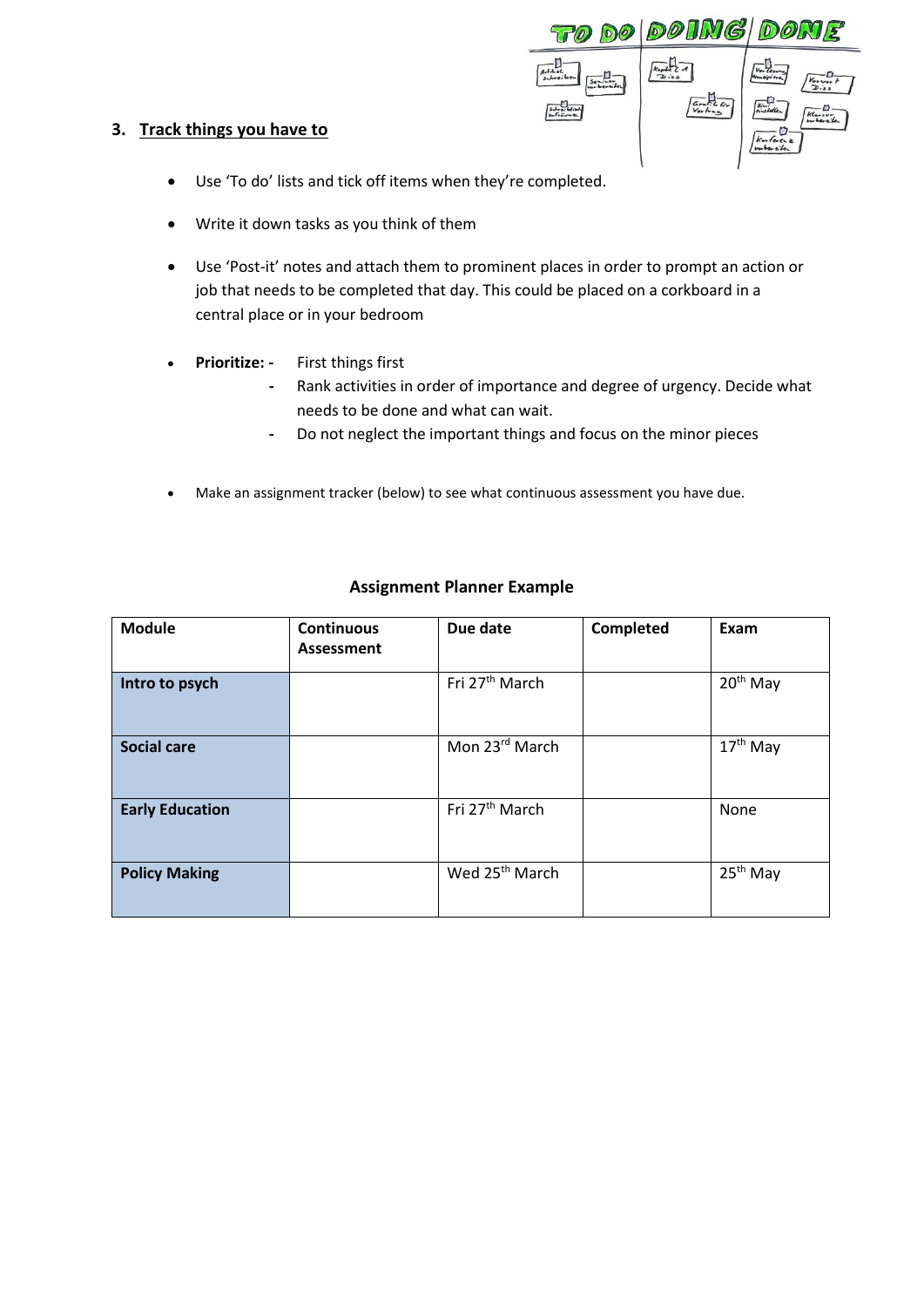## **My Assignment Planner**

| <b>Module</b> | <b>Continuous</b><br><b>Assessment</b> | Due date | <b>Completed</b> | Exam |
|---------------|----------------------------------------|----------|------------------|------|
|               |                                        |          |                  |      |
|               |                                        |          |                  |      |
|               |                                        |          |                  |      |
|               |                                        |          |                  |      |
|               |                                        |          |                  |      |
|               |                                        |          |                  |      |
|               |                                        |          |                  |      |
|               |                                        |          |                  |      |
|               |                                        |          |                  |      |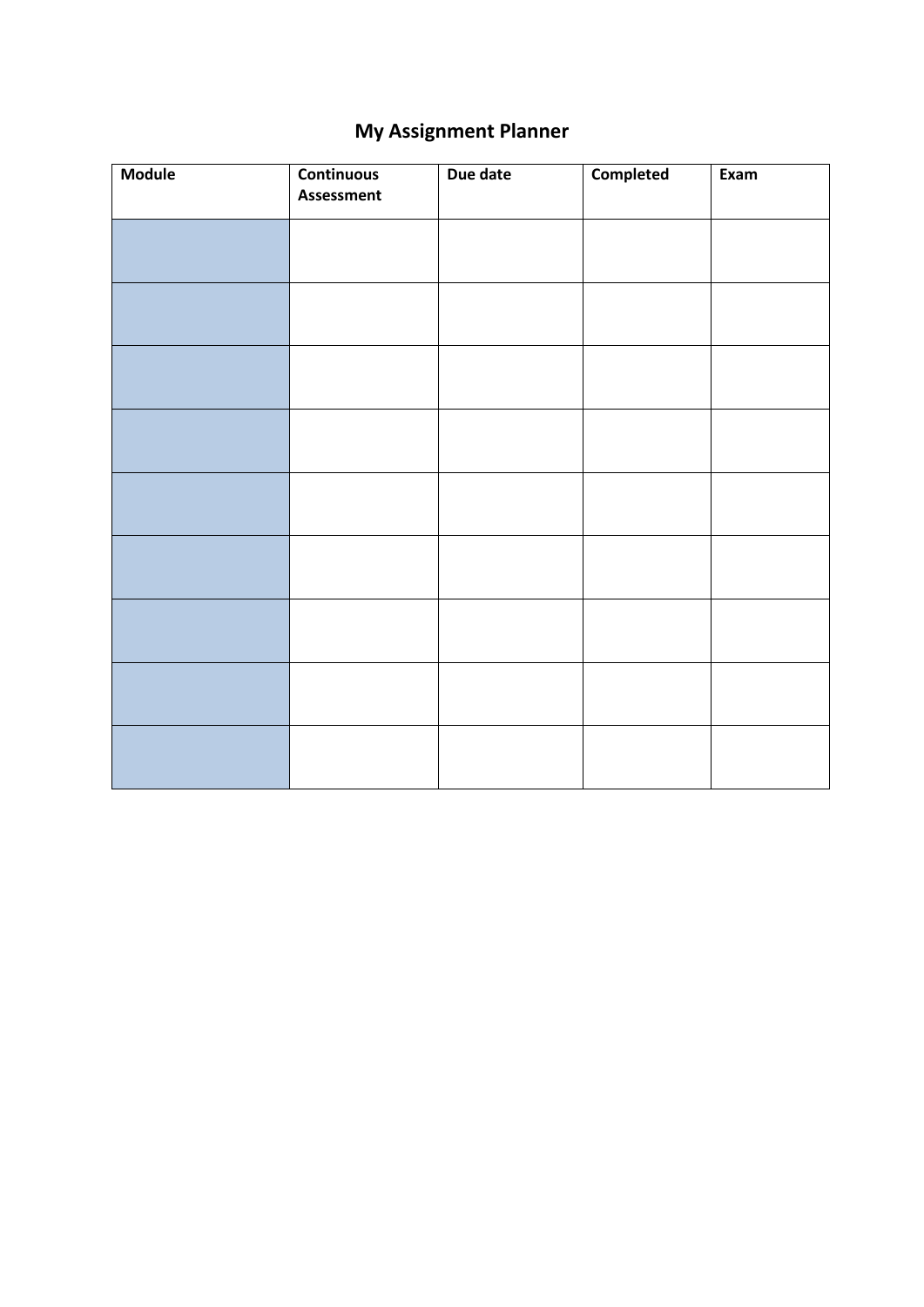#### **4. Think Long-Term**

In addition to your weekly calendar, try to use a term-long calendar. A Term at a Glance (below) can help you to see your entire term in one go, can help you to populate your weekly calendar & can help you to prepare for high-stress times of the term, so you can deliver on deadlines and commitments and also feel as balanced as possible at the same time.

Here's how it works:

- i. Take all of your syllabi at the start of the term: identify all of your exams, all of your major project and paper due-dates, and any major assignments for each of your classes.
- ii. Think beyond coursework for your term, too: what else are you involved in? Do you have a weekend you'll be away, or will you be delivering a paper at a conference, or celebrating someone's most important birthday? Make note of these on the Term at a Glance, too.
- iii. Use colour coding and symbols to easily delineate between courses and project types.
- iv. Once it's filled, study it: when will you need to plan ahead to be able to meet the obligations of your coursework and your work life and your social life, too? How will you plan ahead to do your best studying and your best drafting and your best project work?

|                          | <b>Monday</b>         | <b>Tuesday</b>         | Wednesday                | <b>Thursday</b>       | <b>Friday</b>   | <b>Saturday</b>        | <b>Sunday</b>   |
|--------------------------|-----------------------|------------------------|--------------------------|-----------------------|-----------------|------------------------|-----------------|
|                          | Date: $1st$           | Date: 2nd              | 3 <sup>rd</sup><br>Date: | Date: 4 <sup>th</sup> | Date: 5th       | Date: 6 <sup>th</sup>  | Date: $Z^{th}$  |
|                          |                       |                        |                          |                       |                 |                        |                 |
|                          |                       | <b>Analyse</b>         |                          | <b>Create</b>         | <b>Identify</b> |                        |                 |
| $\overline{\phantom{0}}$ |                       | question               |                          | essay plan            | relevant        |                        |                 |
| Week                     |                       |                        |                          |                       | readings        |                        |                 |
|                          |                       |                        |                          |                       | needed          |                        |                 |
|                          | Date: 8 <sup>th</sup> | Date: 9th              | Date: 10th               | Date: 11th            | Date: $12^{th}$ | Date: 13th             | Date: 14th      |
|                          |                       |                        |                          |                       |                 |                        |                 |
|                          | <b>Read</b>           | <b>Read</b>            | <b>Begin 1st</b>         | <b>Begin 1st</b>      |                 | <b>Write</b>           | <b>Write</b>    |
| Week <sub>2</sub>        | relevant              | relevant               | draft                    | draft                 |                 | second                 | second          |
|                          | texts &               | texts &                |                          |                       |                 | draft                  | draft           |
|                          | make notes            | make notes             |                          |                       |                 |                        |                 |
|                          | Date: 15th            | Date: 16 <sup>th</sup> | Date: 17th               | Date: 18th            | Date: 19th      | Date: 20 <sup>th</sup> | Date: $21^{st}$ |
|                          |                       |                        |                          |                       |                 |                        |                 |
|                          | <b>Proof read</b>     | <b>Proof read</b>      | <b>References</b>        | <b>Assignment</b>     |                 |                        |                 |
| Week <sub>3</sub>        |                       |                        |                          | <b>Deadline</b>       |                 |                        |                 |
|                          |                       |                        |                          |                       |                 |                        |                 |

### **Term at a Glance Example**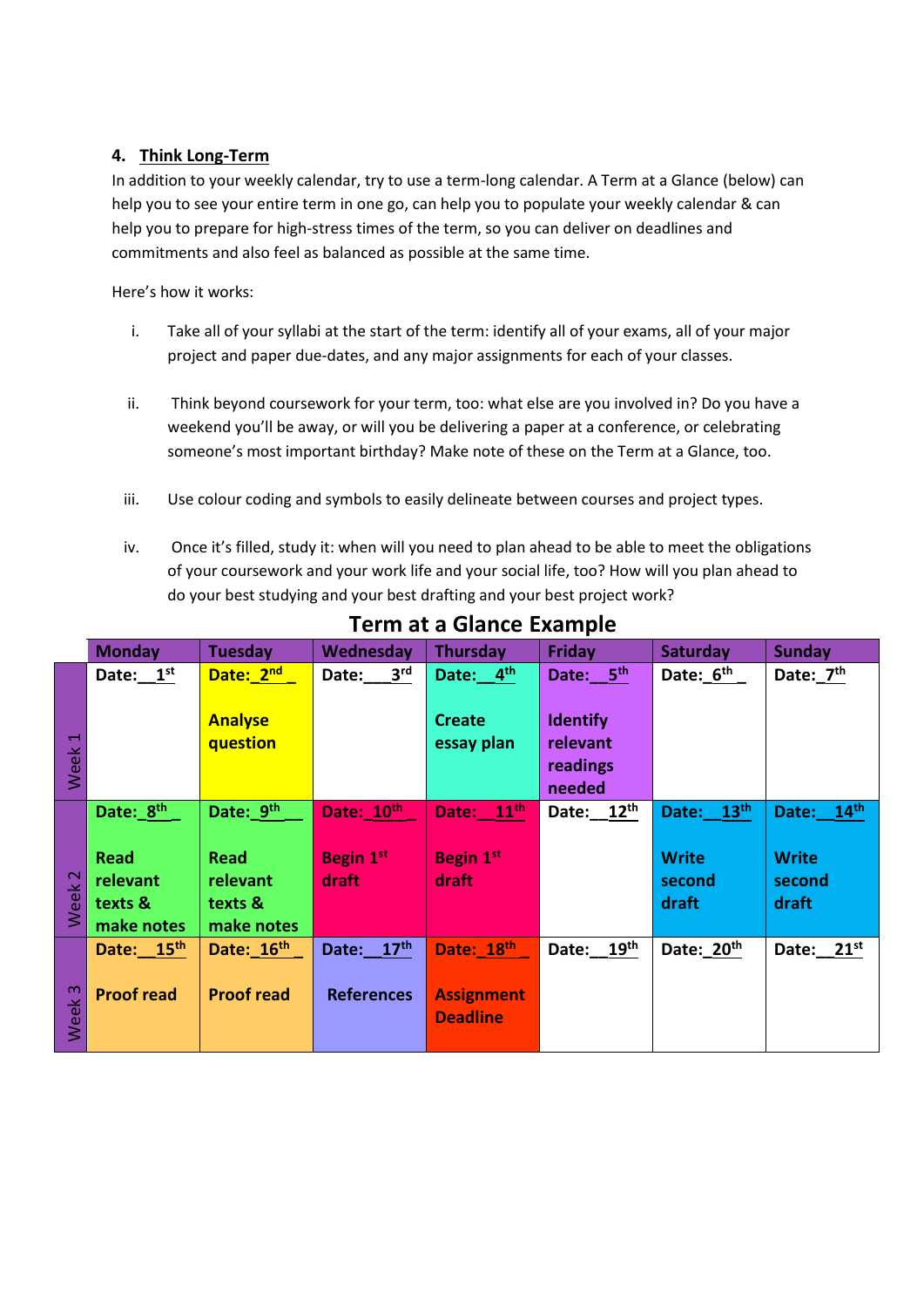|                    | <b>Monday</b> | <b>Tuesday</b> | Wednesday | <b>Thursday</b> | <b>Friday</b> | Saturday | <b>Sunday</b> |
|--------------------|---------------|----------------|-----------|-----------------|---------------|----------|---------------|
|                    | Date:         | Date:          | Date:     | Date:           | Date:         | Date:    | Date:         |
|                    |               |                |           |                 |               |          |               |
| Week 1             |               |                |           |                 |               |          |               |
|                    | Date:         | Date:          | Date:     | Date:           | Date:         | Date:    | Date:         |
| Week <sub>2</sub>  |               |                |           |                 |               |          |               |
|                    |               |                |           |                 |               |          |               |
|                    | Date:         | Date:          | Date:     | Date:           | Date:         | Date:    | Date:         |
| Week 3             |               |                |           |                 |               |          |               |
|                    | Date:         | Date:          | Date:     | Date:           |               | Date:    | Date:         |
| Week 4             |               |                |           |                 |               |          |               |
|                    | Date:         | Date:          | Date:     | Date:           | Date:         | Date:    | Date:         |
|                    |               |                |           |                 |               |          |               |
| Week 5             |               |                |           |                 |               |          |               |
|                    | Date:         | Date:          | Date:     | Date:           | Date:         | Date:    | Date:         |
| Week 6             |               |                |           |                 |               |          |               |
|                    | Date:         | Date:          | Date:     | Date:           | Date:         | Date:    | Date:         |
| Week 7             |               |                |           |                 |               |          |               |
|                    | Date:         | Date:          | Date:     | Date:           | Date:         | Date:    | Date:         |
| Week 8             |               |                |           |                 |               |          |               |
|                    | Date:         | Date:          | Date:     | Date:           | Date:         | Date:    | Date:         |
| Week 9             |               |                |           |                 |               |          |               |
|                    | Date:         | Date:          | Date:     | Date:           | Date:         | Date:    | Date:         |
| Week 10            |               |                |           |                 |               |          |               |
|                    | Date:         | Date:          | Date:     | Date:           | Date:         | Date:    | Date:         |
| Week <sub>11</sub> |               |                |           |                 |               |          |               |
|                    | Date:         | Date:          | Date:     | Date:           | Date:         | Date:    | Date:         |
| Week 12            |               |                |           |                 |               |          |               |

### **Term at a Glance**